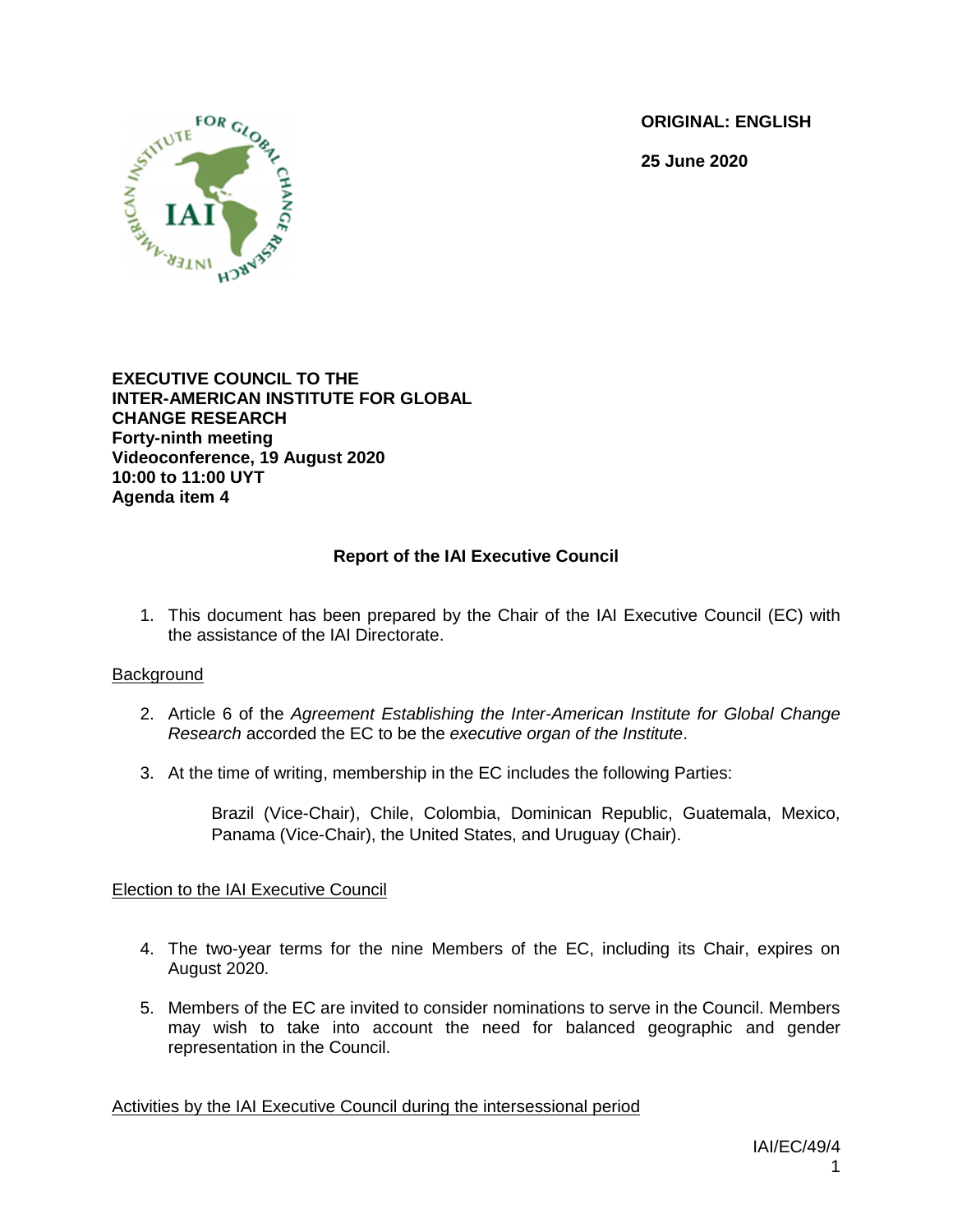6. The Conference of the Parties, at its 27th meeting (Brasilia, 2019), adopted 38 Decisions. CoP-27 Decisions requiring oversight and reporting by the EC are listed below:

XXVII/30. The IAI Directorate is instructed to inform and, when appropriate, involve the Executive Council in work related to the establishment of a flexible funding mechanism for the Americas.

XXVII/31. The IAI Directorate is instructed to inform on and, when appropriate, to involve the Executive Council in joint activities with the Belmont Forum, in particular efforts to establish a flexible mechanism to facilitate the funding of scientific projects on global change in the Americas.

- 7. The Chair of the EC was briefed on efforts to organize a meeting of Latin American and the Caribbean development banks, funding mechanisms, national funding agencies and donors on the margins of the meeting of the Belmont Forum Plenary scheduled for October 2020 in Montevideo, Uruguay.
- 8. This meeting was to introduce the idea of a flexible funding mechanism for the Americas and to invite participation in its design and implementation. Regrettably, the organization of the meeting was not possible owning to the advent of Covid-19. Subject to the availability of external financial resources, the IAI Directorate will plan a similar meeting during the 2020-2021 intersessional period.

#### The IAI Scientific agenda

- 9. The Chair of the EC was briefed by the IAI Directorate on the results of work by the Science Advisory Committee (SAC) and the Science-Policy Advisory Committee (SPAC) to the IAI Scientific agenda, in accordance with Article III of the Agreement, and provided its views and advice on the revisions.
- 10. The draft IAI Scientific agenda is presented to CoP-28 under agenda item 11 in document no. IAI/COP/28/11, *Recommendations by the SAC and SPAC on revisions to the IAI Scientific Agenda*.
- 11. The EC recommends adoption by CoP-28 of the revised IAI Scientific Agenda

### Auditors Report and approval of Financial Status Report, Financial items to be forwarded to the CoP-28

- 12. At the time of writing, the Chair of the EC has not received copies of the IAI Auditors Report and IAI Financial Status Report. The IAI Directorate has informed the Chair that it has not received all documentation and reports required from Principal Investigators of CRN3 and SGP projects to be able to close accounts and draft the financial reports.
- 13. The EC will forward its recommendation to the CoP-28 on receipt and review of above documents.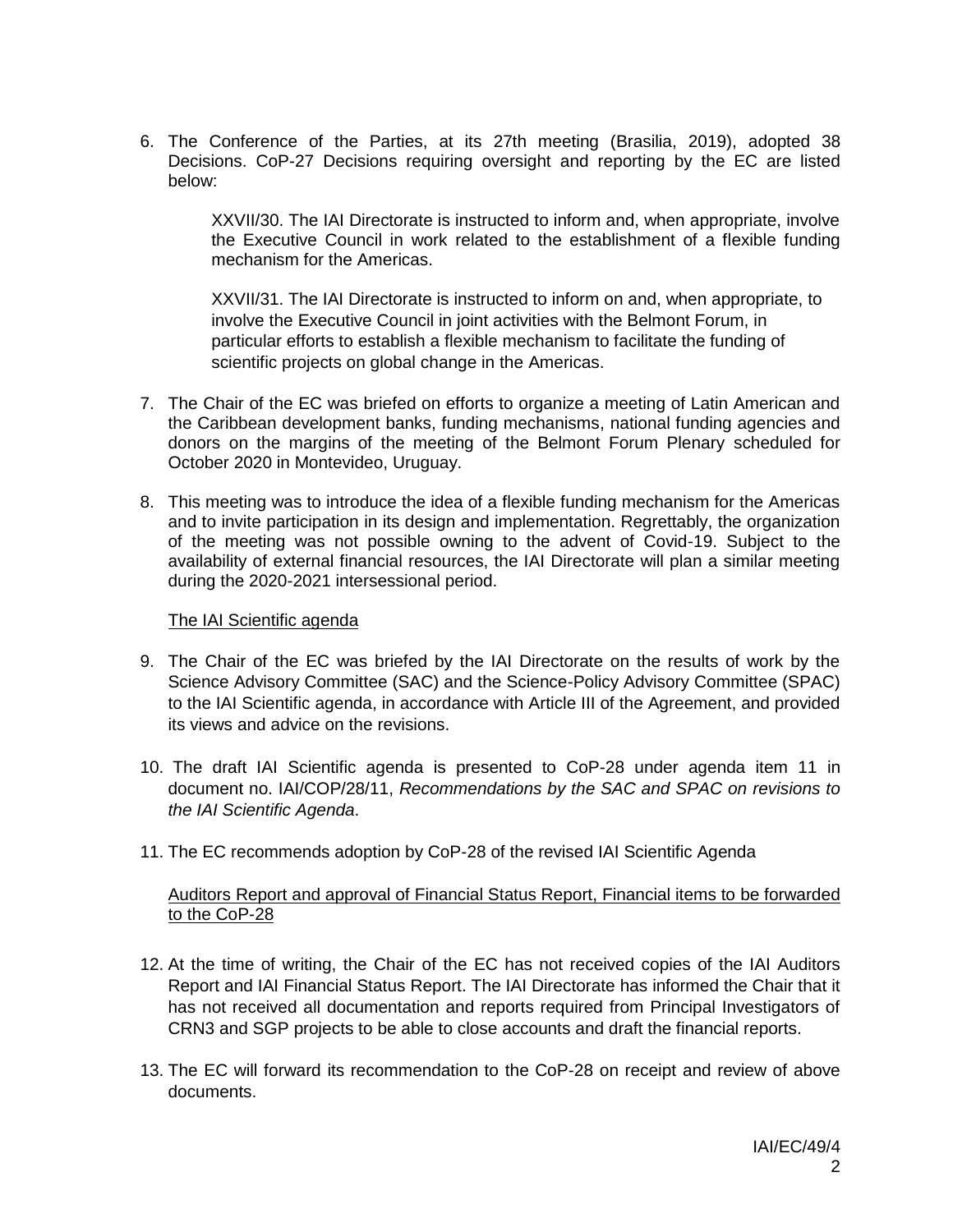- 14. However, a draft decision is provided in brackets ([ ]) approving the IAI Auditors Report and IAI Financial Status Report in the Annex to this report. However, it is noted that final approval is contingent on review of the documents by the Finance Advisory Committee and its recommendation to the EC and CoP-28.
- 15. A draft decision is also provided in brackets ([ ]) approving the IAI Core Budget and Country Contributions for FY 2020-2021 and the Preliminary request 2021-2023. Similar to the above, final approval is contingent on review of the documents by the Finance Advisory Committee and its recommendation to the EC and CoP-28.

### Recommendation

16. The Executive Council is invited to take note of the draft decisions and recommendations contained in the Annex to this document.